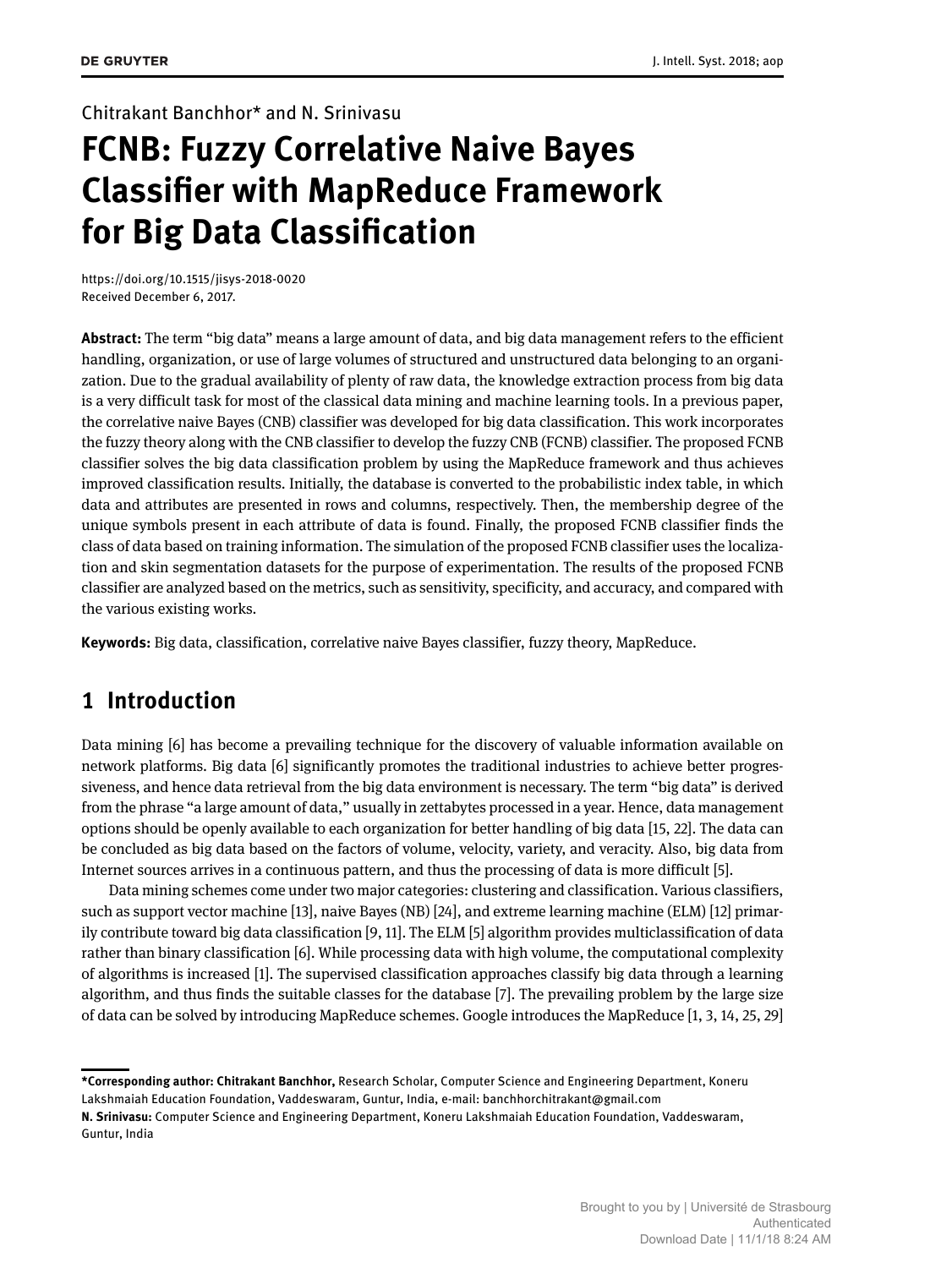framework for mining data of size larger than petabytes. MapReduce contains the mapper and reducer for the parallel processing of the datasets [4].

Big data include the collection of data from different fields, and the employment of the classification algorithm solves the data mining issues in big data. The main idea behind the classification task is to build a model (classifier) that classifies the data with the goal to accurately predict the target class for each item in the data [14]. There are many techniques, such as decision trees, Bayes networks, genetic algorithms, genetic programming, and so on, to comply with the classification of big data [1]. The properties, such as continuity and distributed blocks, present in the big data pose additional challenges to the ELM algorithms [5]. The big data also has imbalanced datasets and the fuzzy rule-based classification systems (FRBCS) [17, 18], denoted as Chi-FRBCS-Big Data CS, have achieved significant results during the classification of the imbalanced big data [18]. Literature work has also discussed the MapReduce-based fuzzy c-means clustering [19], k-nearest neighbor algorithm [20], fuzzy associative classifier [23], machine learning tools [28], and Chi-FRBCS-BigData algorithm [8] for big data classification.

The primary contribution of this research is the development of the fuzzy correlative NB classifier (FCNB) for big data classification. The proposed model permits the MapReduce framework to deal with the big data.

The paper organization is done in the following manner: Section 1 presents the introduction to the big data classification model. Section 2 presents the proposed FCNB algorithm along with the MapReduce framework for the big data classification. Section 3 presents various simulation results obtained for the proposed FCNB classifier based on the evaluation metrics. Section 4 concludes the research work.

# **2 Proposed Method: Proposed FCNB Classifier with the MapReduce Framework for Big Data Classification**

This research work deals with big data classification with the proposed FCNB classifier. The proposed FCNB classifier is the extensive work of the correlative NB (CNB) classifier defined in Ref. [2]. The FCNB classifier is developed by integrating the CNB classifier and the fuzzy theory [9]. Also, this work includes the MapReduce framework for dealing with the big data. In data mining and the cloud environment, there is a continuous flow of data. The existing fuzzy NB (FNB) classifier has various merits, such as dealing with the missing attributes of the data sample, incremental learning, and performing the training with low data samples. In the proposed work, the FNB classifier is modified by adding the correlation between the data samples. This makes the proposed FCNB algorithm a dependent hypothesis. As the research allows the classification of big data, the inclusion of the MapReduce framework is necessary. The MapReduce framework eliminates the problem of the classification of a large dataset and the storage problems.

#### **2.1 Algorithmic Description of the Proposed FCNB Classifier**

The proposed FCNB classifier gets the training data from various sources as the input. The training data needs to be represented as the probability index table. The probability index table represents the data samples as the data matrix. The rows and columns of the probability index table represent the data and their respective attributes. The training sample for the proposed FCNB classifier is represented as follows:

$$
T = \begin{Bmatrix} T_{p,q}; & 1 \leq p \leq d \\ & 1 \leq q \leq a \end{Bmatrix},
$$
 (1)

where the term  $T_{p,q}$  represents the  $p^{\rm th}$  data sample in the  $q^{\rm th}$  attribute of the probability index table. The terms *d* and *a* represent the total data samples and the attributes present in the training dataset, respectively. The proposed model aims at classifying the data samples into various classes. Equation (2) expresses the classes indicated in the vector form:

$$
G = \{g_p; 1 \le p \le d\},\tag{2}
$$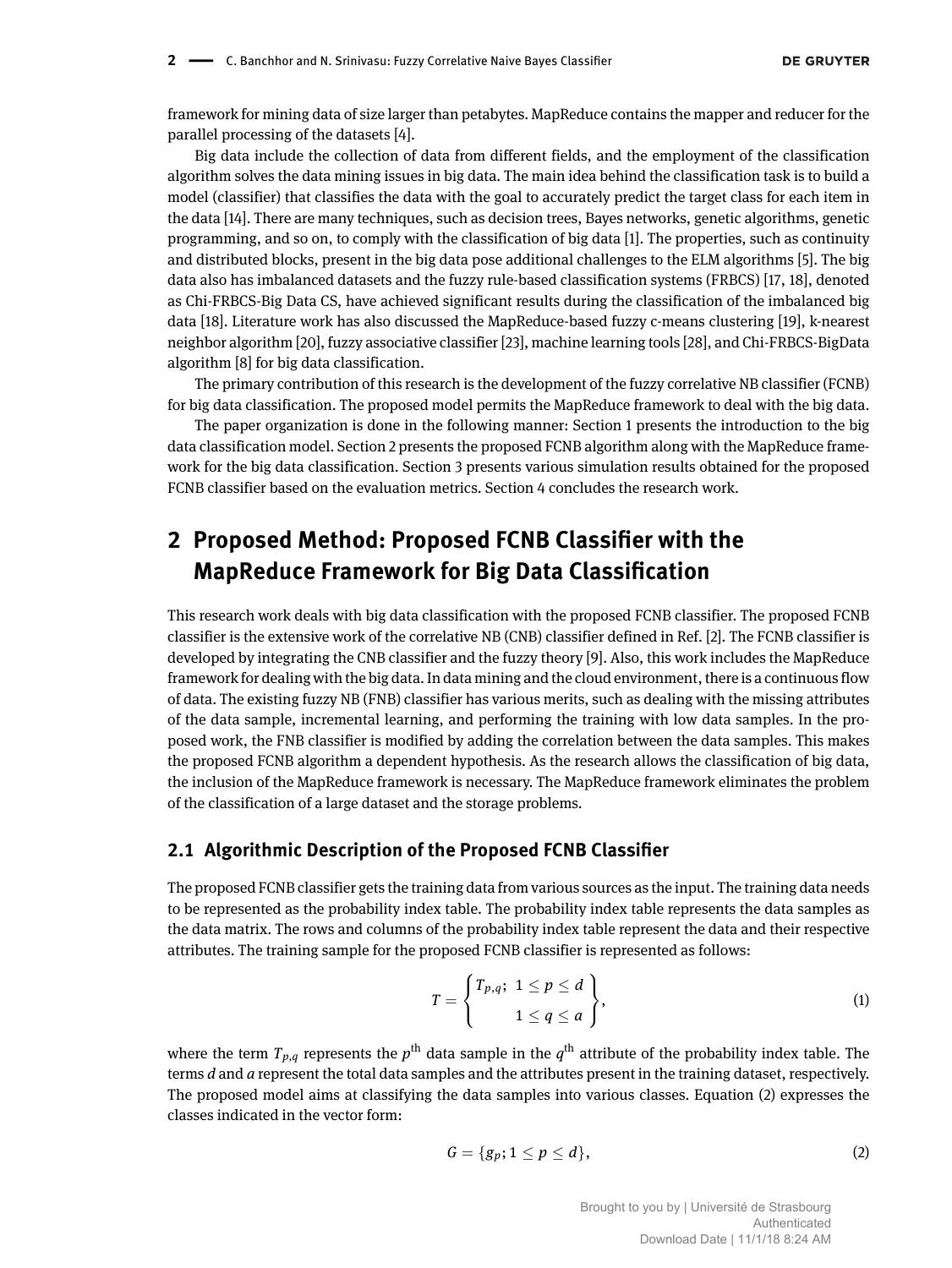where the term  $g_p$  represents the class of the  $p^{\rm th}$  data sample. The attributes present in the data sample contribute more toward the data classification. Consider the training data sample having *a* number of attributes; hence, the attributes of the data sample are represented as follows:

$$
H = \{h_q; 1 \le q \le a\},\tag{3}
$$

where the term  $h_q$  represents the  $q^\mathrm{th}$  attribute of the data sample. The data samples categorized under each attribute have unique symbols. The proposed FCNB classifier calculates the fuzzy membership degree depending on the unique data symbols within the attribute. Consider that there is *S* number of unique data symbols within the attribute. For the calculation of the membership degree of the proposed FCNB classifier, consider the  $q^{\text{th}}$  attribute in the training sample that contains *s* number of unique symbols. The symbols in the  $q^{\text{th}}$  attribute are indicated by  $h_q\in m^s,$  and the value of  $s$  varies in the range 1  $\leq$   $s\leq$  S. The expression for the membership degree of training samples provided to the proposed FCNB classifier is represented by the following expression:

$$
\mu_q^s = \frac{|m_q^s|}{d},\tag{4}
$$

where the term  $\mu_q^s$  shows the membership degree of the  $s^{\text{th}}$  symbol present in the  $q^{\text{th}}$  attribute of the training sample. Also, the term  $|m_q^s|$  represents the total occurrence of the *s*<sup>th</sup> symbol in the *q*<sup>th</sup> attribute and *d* indicates the data sample in the attribute. The proposed FCNB classifier classifies the data samples into *K* number of classes. The variation of the total number of classes is represented as *G<sup>k</sup>* , and the value of *k* is in the range  $1 \le k \le K$ . The proposed FCNB classifier also calculates the membership degree of each class for the ground truth information. The membership degree for the *k*<sup>th</sup> class provided with the ground truth information is represented as follows:

$$
\mu_c^k = \frac{|m^k|}{d},\tag{5}
$$

where the term  $\left|m^k\right|$  represents the total occurrence of the  $k^{\text{th}}$  class in the ground truth information. The membership degree acts as a prime factor in the data classification. The model size of both the member-1ship degrees derived in Eqs. (4) and (5) is expressed as  $[(a * S) + K]$ , where *K* is the total number of classes, *S* represents the number of unique data symbols, and *a* is the number of attributes.

#### **2.1.1 Adapting the FNB Classifier with the Correlation Function**

The existing FNB classifier utilizes the NB and the fuzzy-based approaches for the data classification. In this work, the proposed FCNB classifier adapts the FNB classifier with the virtual correlation function to make the proposed algorithm dependent on the hypothesis. Also, the correlation function makes the proposed algorithm an incremental learner. The proposed FCNB classifier finds the virtual correlation factor for each attribute present in the training database. Equation (6) expresses the virtual correlation between each attribute of the training data:

$$
C^k = f(h_1, h_2, h_3, \dots, h_q, \dots, h_a), \tag{6}
$$

where the term  $C^k$  represents the virtual correlation of the attributes in the  $k^{\rm th}$  class. The term  $f(.)$  represents the correlation function. The correlation function between the attributes of the data samples is constructed by representing the attributes and the symbols of the training sample as the diagonal matrix. Equation (7) represents the correlation function between the attributes of the training data:

$$
f(h_1, h_2, h_3, \ldots h_q, \ldots h_a) = \frac{1}{1 + 2 + \ldots + (a - 1)} \sum_{q=1}^a \sum_{s=q+1}^a r(h_e, h_q), \qquad (7)
$$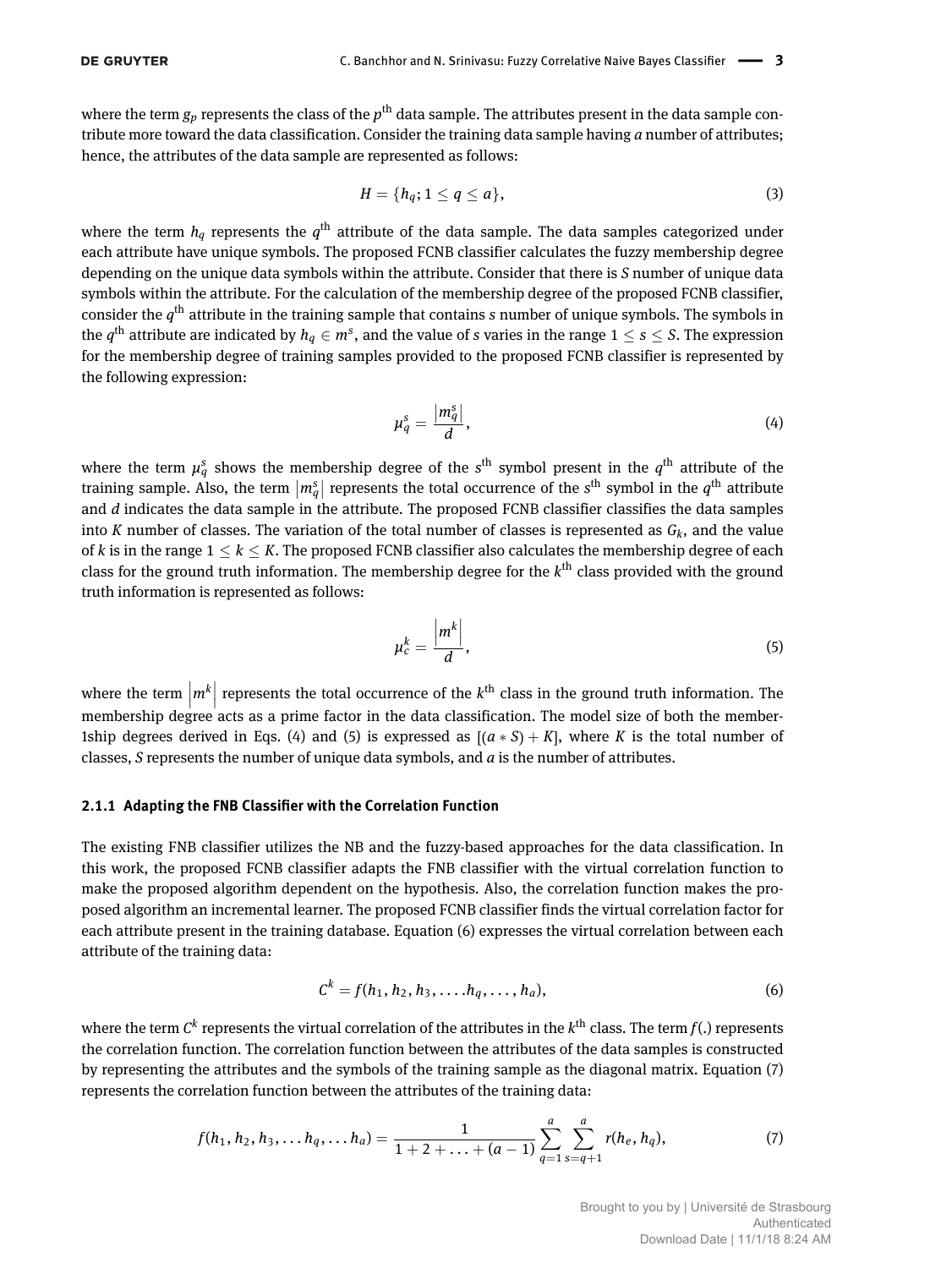where the term  $r(h_e,h_q)$  represents the correlation between the  $e^{\rm th}$  and the  $q^{\rm th}$  attributes. The term 1 + 2 + *...* + (*a* − 1) in Eq. (7) can be expressed as  $\frac{a(a-1)}{2}$  based on the triangular number series [10]. Now, Eq. (7) can be rewritten as

$$
f(h_1, h_2, h_3, \ldots, h_q, \ldots, h_a) = \frac{1}{\frac{a(a-1)}{2}} \sum_{q=1}^a \sum_{s=q+1}^a r(h_s, h_q).
$$
 (8)

$$
f(h_1, h_2, h_3, \ldots, h_q, \ldots, h_a) = \frac{2}{a(a-1)} \sum_{q=1}^a \sum_{s=q+1}^a r(h_s, h_q).
$$
 (9)

In this research work, the proposed FCNB classifier considers the correlation factor for finding the relation between the data samples present in the training data. The proposed FCNB classifier finds the correlation of the independent data sample present in the training set. The correlation factor for finding the relation between the unique symbols present in the attributes is represented as follows:

$$
r(h_s, h_q) = \left[\frac{\text{correlative}(h_s, h_q) + 1}{2}\right],\tag{10}
$$

where the function *correlative*( $h_s$ ,  $h_q$ ) indicates the Pearson's correlation coefficient [16]. The function *correlative*( $h_s$ ,  $h_q$ ) finds the linear correlation between the data samples. The general expression for the Pearson's correlation coefficient is expressed by the following equation:

correlative
$$
(h_s, h_q) = \frac{\sum_{p=1}^d (t_{pq} - \bar{t}_q)(t_{ps} - \bar{t}_s)}{\sqrt{\sum_{p=1}^d (t_{pq} - \bar{t}_q)^2} \sqrt{\sum_{p=1}^d (t_{ps} - \bar{t}_s)^2}},
$$
 (11)

where the term  $\bar{t}_q$  indicates the average of the data samples present in the  $q^{\rm th}$  attribute and the term  $\bar{t}_s$  represents the average of the unique data symbols in the *q* th attribute. The final output from the training of the proposed FCNB classifier contains the membership degree from the attribute, membership degree from the ground truth information, and the correlation factor. The output of the proposed FCNB classifier is expressed as follows:

$$
\text{FCNB} = \left\{ \mu_q^k, \mu_c^k, C \right\}. \tag{12}
$$

The membership degree for the attributes has the size of (*d* ∗ *S*), while the membership degree for the ground truth information has the size of  $(1 * K)$ . The correlation factor between the unique symbols of the attributes represented by each class has the size of (1 ∗ *K*). The results of the training of the proposed FCNB classifier have the total size of  $(d * S + 2K)$ .

#### **2.2 Testing of the Proposed FCNB Classifier**

This section presents the testing phase of the proposed FCNB classifier. The proposed FCNB algorithm utilizes the posterior probability of the NB classifier, the fuzzy membership degree, and the correlation function to classify the test data. For the training phase, the proposed FCNB classifier is provided with the test data represented as *X*. The proposed FCNB algorithm tries to classify the test data into *K* number of classes. The output of the proposed FCNB classifier is represented as follows:

$$
G = \arg \max_{k=1 \text{ to } K} P(g_k|X) * C^k,
$$
\n(13)

where the term  $P(g_k|X)$  defines the posterior probability based on the test data  $X$  for the class  $g_k$  and the term  $\mathcal{C}^k$  represents the correlation for the class  $k.$  The value of  $P(g_k|X)$  is represented based on the following expression:

$$
P(g_k|X) = P(g_k) \prod_{q=1}^{a} \left[ \frac{P(h_q|g_k)}{P(h_q)} * \mu_q \right],
$$
\n(14)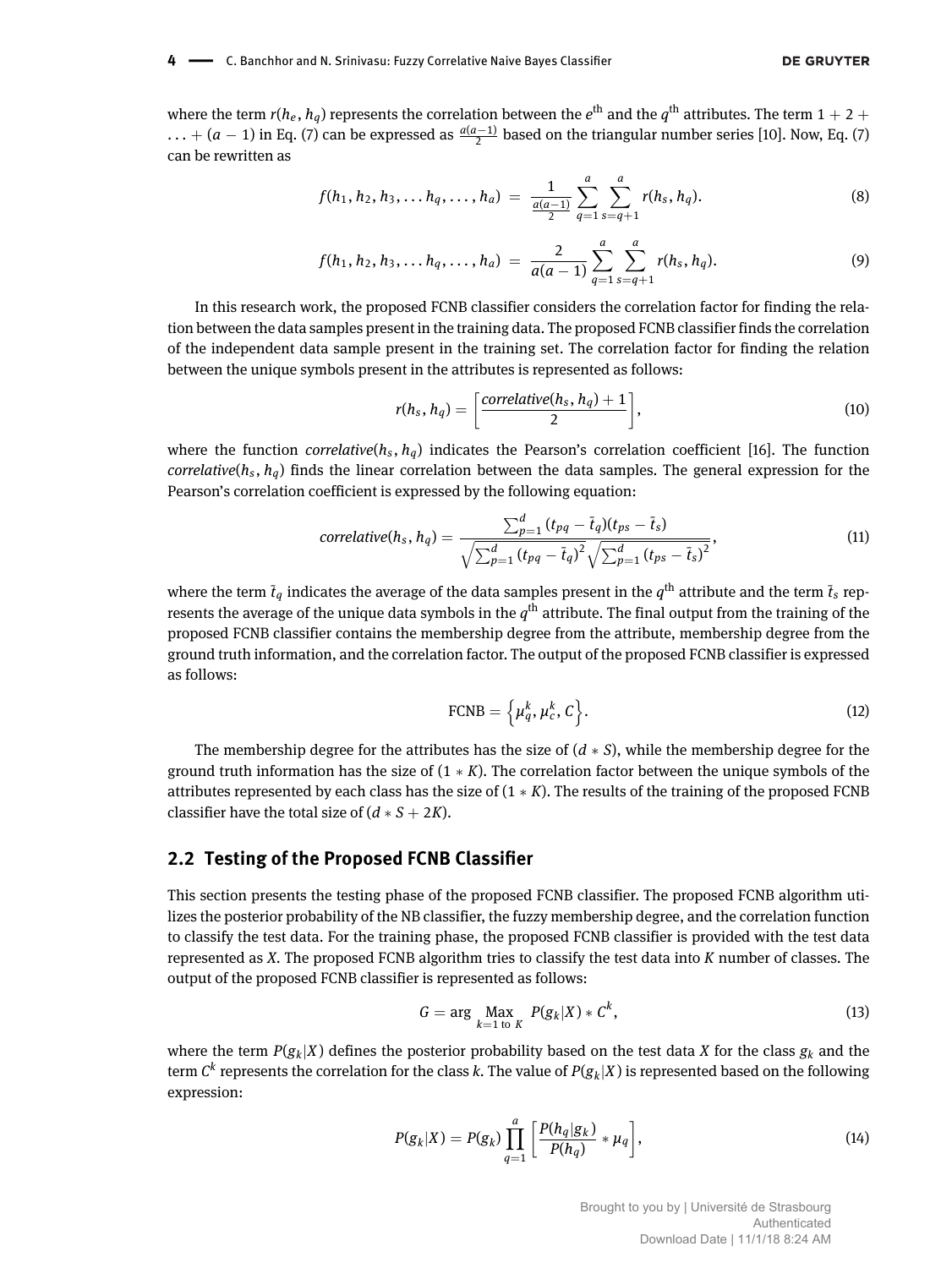where *P*(*hq*|*g<sup>k</sup>* ) and *P*(*hq*) represent the posterior probability for the attribute *h<sup>q</sup>* based on the class *k* and the probability of occurrence of the attribute *h<sup>q</sup>* in the class. The proposed FCNB model uses the Laplacian correction [2] in the above expression for avoiding the missing of the attributes during the training phase. The adjustment is done based on the following expressions:

$$
P(X|g_k) = \frac{\left[\sum_{X \in d} \mu_q^X \cdot \mu_X^k\right] + 1}{\left[\sum_{X \in d} \mu_X^k\right] + |dom(h_q)|},\tag{15}
$$

$$
P(g_k) = \frac{\left[\sum_{X \in d} \mu_X^k\right] + 1}{d + |dom(G)|},\tag{16}
$$

where the term *dom*(*G*) represents the total number of classes and the term *dom*(*hq*) represents the total number of data symbols present in the  $q^{\rm th}$  attribute.

#### **2.3 Pseudo Code of the Proposed FCNB Classifier**

This section presents the pseudo code of the proposed FCNB classifier. As shown in Algorithm 1, the proposed FCNB classifier classifies the data into *K* number of classes. In the training phase, the proposed FCNB classifier gets the training data *T* as the input. For the training data, the membership degree and the correlative function are calculated. In the testing phase, the probability index of the test data is calculated and based on the classification output in Eq. (13), the class of the test data is found by the proposed FCNB classifier.

#### **2.4 Adapting the FCNB Classifier in the MapReduce Framework**

The application of the proposed FCNB classifier to the concept of the big data classification can be achieved by introducing the MapReduce framework in the proposed FCNB classifier. The MapReduce framework has the mapper and the reducer that allow the simultaneous functioning of the large dataset. This research performs big data classification through the training and testing phases of the proposed FCNB classifier.

**Algorithm 1:** Pseudo Code of the Proposed FCNB Classifier.

| <b>Algorithm: FCNB classifier</b> |                                                         |  |
|-----------------------------------|---------------------------------------------------------|--|
| Serial no.                        | <b>Steps</b>                                            |  |
| 1                                 | <b>Input:</b> Data sample: T                            |  |
| 2                                 | <b>Output:</b> class: $G = \{G_1, G_2, , G_K\}$         |  |
| 3                                 | Begin                                                   |  |
| 4                                 | $//$ Training phase                                     |  |
| 5                                 | Read the training data T                                |  |
| 6                                 | For $(p = 1$ to d)                                      |  |
| 7                                 | Read the data samples                                   |  |
| 8                                 | For $(q = 1$ to a)                                      |  |
| 9                                 | Read the attributes                                     |  |
| 10                                | Calculate the membership degree of the $qth$ attribute  |  |
| 11                                | Calculate the membership degree of the ground value     |  |
| 12                                | Calculate the correlation factor $Ck$                   |  |
| 13                                | <b>End for</b>                                          |  |
| 14                                | <b>End for</b>                                          |  |
| 15                                | //Testing phase                                         |  |
| 16                                | Read the test input $X$                                 |  |
| 17                                | Calculate the probability index of the class $P(g^k X)$ |  |
| 18                                | Find the class G for the test data using Eq. (13)       |  |
| 19                                | <b>Return</b> the class G                               |  |
| 20                                | End                                                     |  |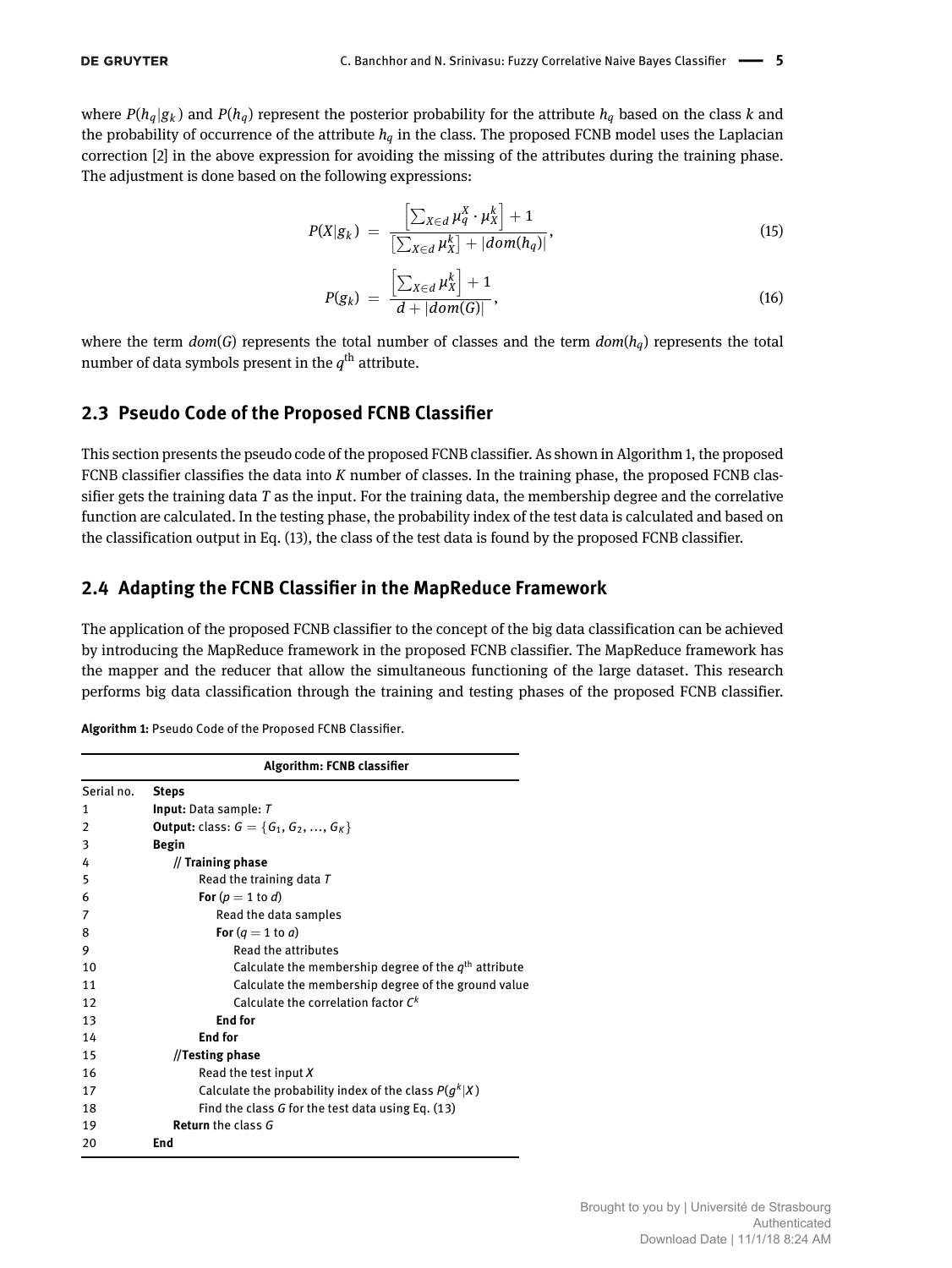

**Figure 1:** Training of the FCNB-Based MapReduce Framework.

In the training phase, the training data *T* is fed to the MapReduce function. Figure 1 presents the architecture of the proposed FCNB classifier enabled with the MapReduce for the training phase.

#### **2.4.1 Training Phase**

*Training of the mapper:* The mapper present in Figure 2 gets the training data as the input. The training data is represented in the matrix, with the rows indicating the data and the columns indicating the attributes.



**Figure 2:** Testing of the FCNB-Based MapReduce Framework.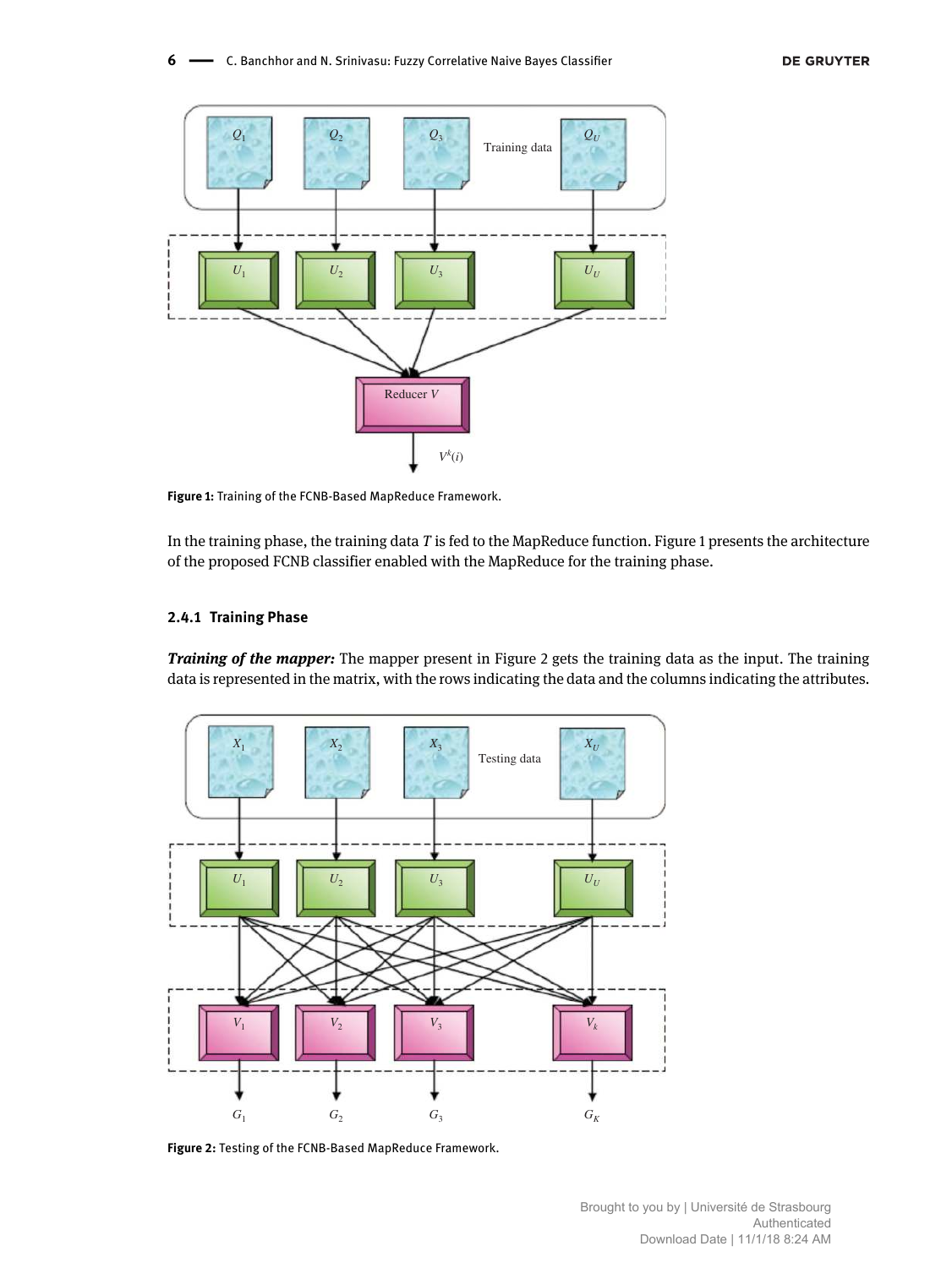The training data to the mapper of the proposed FCNB classifier is represented as given in Eq. (17). As the data that arrives at the proposed classifier is a continuous data, the size of the data is very large. Hence, the data requires partitioning. In this work, the training data sample *T* is partitioned into *U* parts. Each part of the training sample is represented by the following expression:

$$
T = \{Q_i; 1 \leq i \leq U\},\tag{17}
$$

where the term  $Q_{\rm i}$  represents the  $i^{\rm th}$  part of the data matrix. Each partitioned data is provided to the mapper of the proposed model. Hence, the number of mappers in the model equals the number of data sample parts. Consider that the proposed model has *U* mappers and *V* reducers. The data present in the mapper is represented by the following expression:

$$
Q_i = \begin{Bmatrix} n_{b,q}; & 1 \leq b \leq A_i \\ & 1 \leq q \leq a \end{Bmatrix},
$$
\n(18)

where the term  $n_{b,q}$  represents the part of the data provided to the  $i^{\text{th}}$  mapper. The value of  $b$  varies based on the data present in the mapper  $A_i$ . The mappers present in the proposed classification model find the classes from the training data. Each mapper provides the data to the reducer of size  $(d * S) + 2K$ . The mapper generates the probability index table for the training sample, and it is represented as follows:

$$
U_i = \{\mu_q(i), \mu_c(i), C(i), A_i\},\tag{19}
$$

where  $\mu_q(i)$  represents the membership degree of the  $q^{\text{th}}$  attribute for the data sample *i*,  $\mu_c(i)$  shows the membership degree for the ground value, *C*(*i*) represents the correlation factor, and the term *A<sup>i</sup>* indicates the number of data present in the mapper *i*.

*Training of the reducer:* For the training of the reducer, the outputs of each mapper are provided to the *V* reducers in the proposed model. The probability index table obtained from the mapper is of size  $(d * S) + 2K$ . The reducer tries to merge the probability index table from the mapper to a single function of size  $(d * S) + 2K$ . The reducer uses the aggregation mechanism to merge the outputs of the mapper. The membership degree present in the mapper output is reduced at the reducer phase based on the following expressions:

$$
\mu_q^k = \frac{\sum_{i=1}^U \mu_q^k(i)}{U},\tag{20}
$$

$$
\mu_c^k = \frac{\sum_{i=1}^U \mu_c^k(i)}{U},\tag{21}
$$

where the terms  $\mu_q^k$  and  $\mu_c^k$  represent the membership degrees of the attribute and the ground information of the data part *i*, respectively. The classified information from each mapper is merged in the reducer and is expressed as follows:

$$
V^k = \frac{\sum_{i=1}^U V^k(i)}{U},\tag{22}
$$

where the term  $V^k(i)$  represents the classified output of the data part *i*.

#### **2.4.2 Testing Phase**

The testing phase of the proposed FCNB classifier with the MapReduce is explained in this section. Figure 2 presents the MapReduce framework with the proposed FCNB classifier during the testing phase. For the testing, the test data *X* is provided to the MapReduce framework.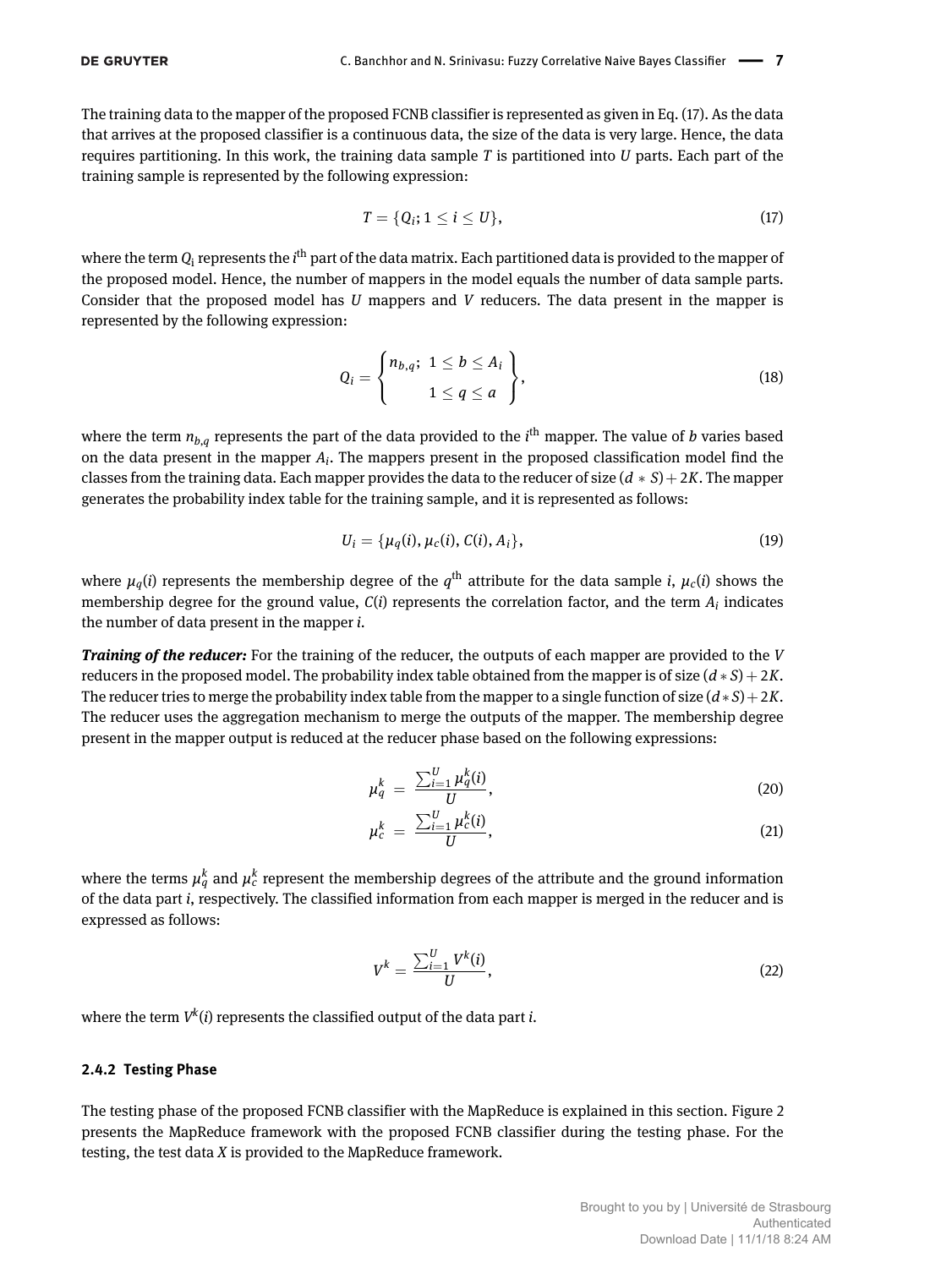*Testing of the mapper***:** The test data provided to the mapper is represented as *X*. Initially, the test data *X* is subjected for the partitioning and is expressed as follows:

$$
X = \{X_x; 1 \le x \le U\},\tag{23}
$$

where the term  $X_x$  represents the  $x^{\text{th}}$  part of the test data *X*. The test data contains *d* number of data samples and *a* number of attributes. For the test data, the membership degree, the correlative function, and the number of data for each mapper are calculated. Finally, the mapper provides the information to the reducer.

**Testing of the reducer:** In the testing phase, the output of the mapper is fed to the reducer. The reducer merges the information and provides the information about the class variable of each part of the test data sample. The reducer provides *K* number of classes and is represented as follows:

$$
G = \{G_1, G_2, \ldots, G_K\}.
$$
 (24)

### **3 Results and Discussion**

The simulation results achieved by the proposed FCNB classifier are presented in this section, which also contains the results of the comparative discussion achieved by analyzing the results of various comparative models.

#### **3.1 Experimental Setups**

**Experimental setup 1:** The experimentation setup 1 contains a set of four mappers for analyzing the performance of different algorithms.

**Experimental setup 2:** The experimentation setup 2 contains a set of five mappers for the simulation purpose.

The entire experimentation is done on the Java platform installed in a personal computer with the following configurations: Windows 10 OS, 4 GB Ram, and Intel I3 processor.

#### **3.2 Dataset Description**

The experimentation of the proposed FCNB classifier is done with the standard dataset localization dataset [16] and the skin segmentation dataset [26] utilized from the University of California, Irvine (UCI) machine repository, and their descriptions are provided as follows:

*Localization dataset* [16]: The localization dataset from the UCI machine repository contains information about the activities of the person, and is obtained through the observation of various persons wearing the data tag on their ankle, leg, etc. The localization dataset contains a large set of instances (total of 164,860) under eight attributes. Table 1 shows the description of the localization database.

| <b>Dataset characteristics</b> | Univariate, sequential, time series |
|--------------------------------|-------------------------------------|
| Number of instances            | 164,860                             |
| Area                           | Life                                |
| Attribute characteristics      | Real                                |
| Number of attributes           | 8                                   |
| <b>Associated tasks</b>        | Classification                      |
| Missing values                 | N/A                                 |

**Table 1:** Description of Localization Dataset.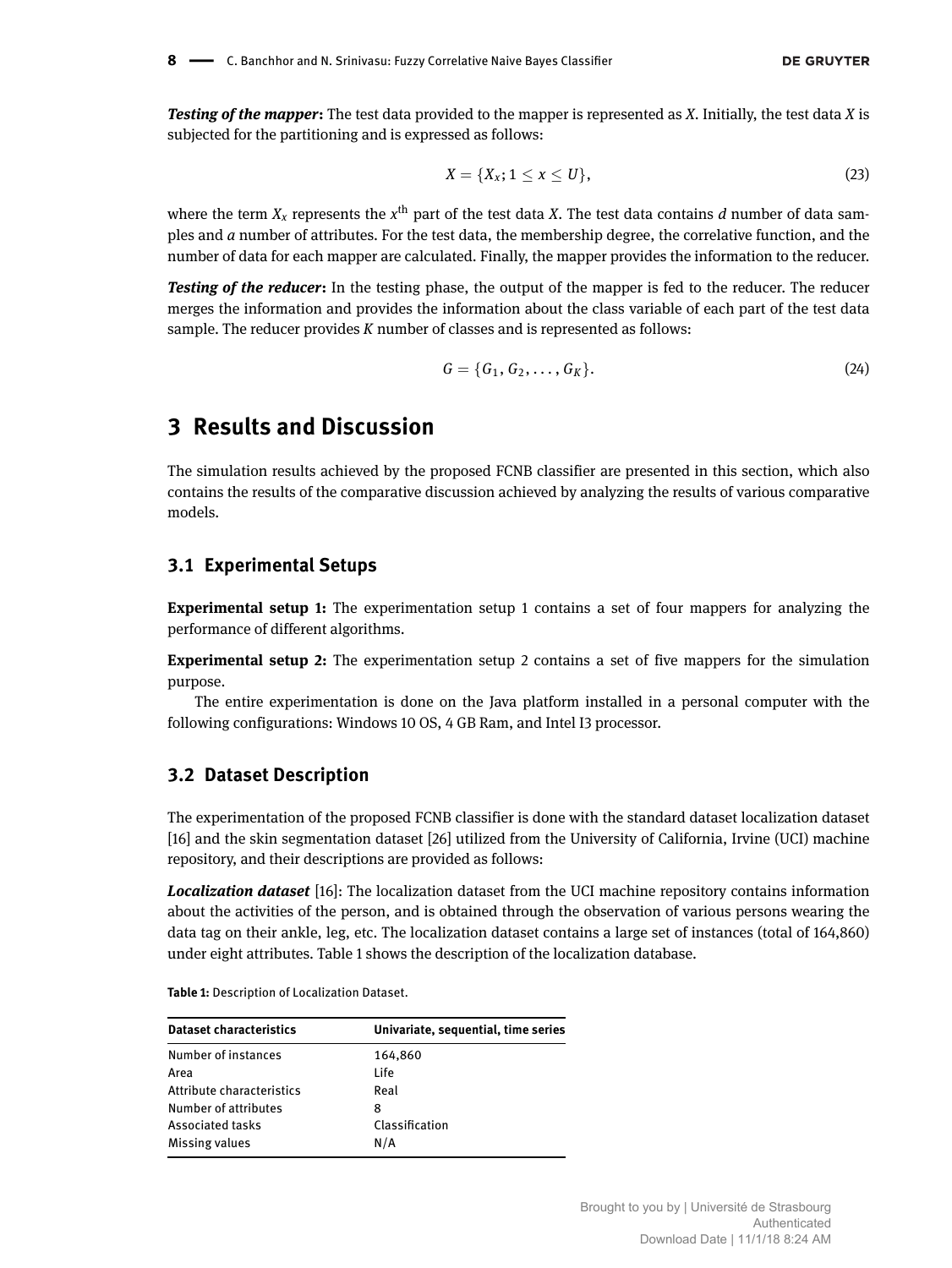**Table 2:** Description of Skin Segmentation Dataset.

| <b>Dataset characteristics</b> | <b>Univariate</b> |
|--------------------------------|-------------------|
| Number of instances            | 245,057           |
| Area                           | Computer          |
| Attribute characteristics      | Real              |
| Number of attributes           | 4                 |
| <b>Associated tasks</b>        | Classification    |
| Missing values                 | N/A               |

*Skin segmentation dataset* [26]: This dataset is collected from people of various age groups with different skin colors. The learning sample taken for the experimentation varies as 245,057, and they are grouped under four attributes. This dataset is more suitable for big data classification as the simulation results can be categorized under the skin set and the non-skin set. Table 2 shows the description of the skin segmentation dataset.

#### **3.3 Comparative Models**

The performance of the proposed FCNB classifier for big data classification is compared with various methods, such as NB [27], CNB [2], gray wolf optimization-based CNB (GWO-CNB), cuckoo gray wolf-based CNB (CGCNB), and FNB classifier [27]. The NB classifier performs data classification by defining the probabilistic definition, and the CNB classifier uses the correlative function along with the NB for making the suitable decision. Incorporating the GWO [21] with the CNB leads to the formation of the GWO-CNB classifier, and the optimization scheme is used for defining the class. The CGCNB classifier is designed with the integration of the cuckoo search (CS) algorithm and the GWO algorithm with the CNB. The FNB classifier uses the fuzzy theory along with the NB for the classification purpose.

#### **3.4 Comparative Analysis**

Comparative analysis is done by varying the training percentage of the localization and the skin datasets for the various numbers of mappers, and the performance of each model is measured by the sensitivity, specificity, and accuracy.

#### **3.4.1 Analysis Based on Accuracy**

Figure 3 presents the comparative analysis of the proposed FCNB classifier based on the accuracy metric for the varying training percentages of the dataset and the mapper. Figure 3A presents the performance of the classifiers with the mapper size of 4 and varying training percentages of the localization dataset. For 90% training of the localization dataset, the existing NB, CNB, GWO-CNB, CGCNB, and FNB classifiers achieved accuracy values of 76.504%, 77.9505%, 79.862%, 80.8977%, and 72.33%, respectively, while the proposed FCNB classifier had an improved accuracy value of 91.7816%. Figure 3B presents the performance analysis of the classifiers in the skin dataset with mapper  $=$  4. Here, the comparative models NB, CNB, GWO-CNB, CGCNB, and FNB classifiers achieved the accuracy values of 75.723%, 76.636%, 77.770%, 79.327%, and 53.45%, respectively; however, the proposed FCNB classifier achieved the accuracy value of 91.7817%. Figure 3C and D present the performance analysis of the classifiers in the localization and skin datasets for mapper = 5. For 90% training of the localization dataset, the existing NB, CNB, GWO-CNB, CGCNB, and FNB classifiers with five mappers achieved the accuracy values of 76.996%, 77.808%, 79.7638%, 80.6568%, and 72.3310%, respectively, while the proposed FCNB achieved the high accuracy value of 91.78164%. For the skin dataset, the proposed FCNB with mapper  $=$  5 achieved an accuracy value of 91.78165%.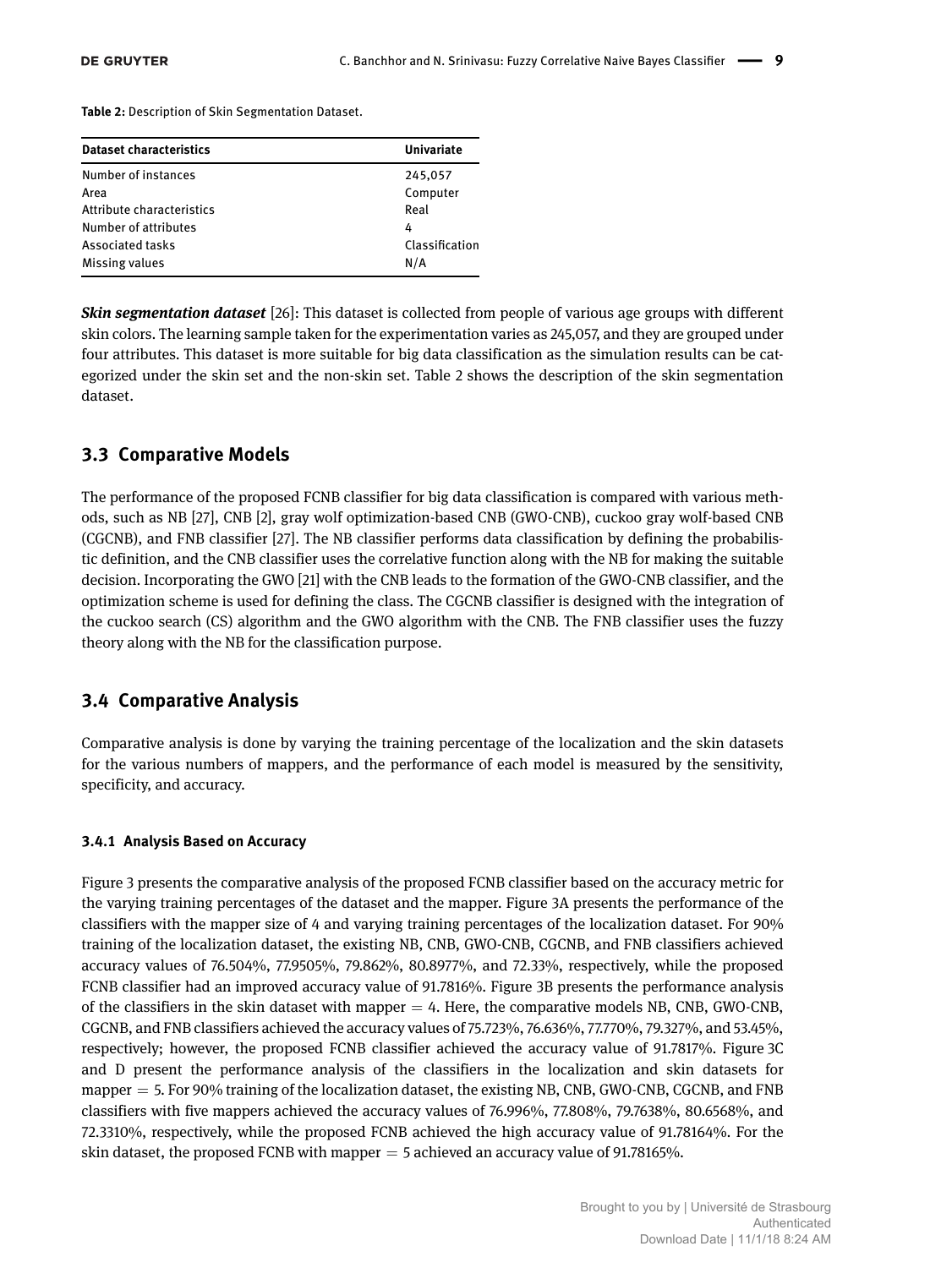

**Figure 3:** Comparative Analysis of the FCNB Classifier Based on Accuracy. For mapper  $=$  4 in (A) localization dataset and (B) skin dataset. For mapper  $=$  5 in (C) localization dataset and (D) skin dataset.

#### **3.4.2 Analysis Based on Sensitivity**

Figure 4 presents the comparative analysis of the proposed FCNB classifier based on the sensitivity metric for the varying training percentages of the dataset and the mapper. Figure 4A presents the analysis of the classifiers based on sensitivity with the mapper size of 4 and varying training percentages of the localization dataset. For 90% training of the localization dataset, the existing NB, CNB, GWO-CNB,



**Figure 4:** Comparative Analysis of the FCNB Classifier Based on Sensitivity. For mapper  $=$  4 in (A) localization dataset and (B) skin dataset. For mapper  $=$  5 in (C) localization dataset and (D) skin dataset.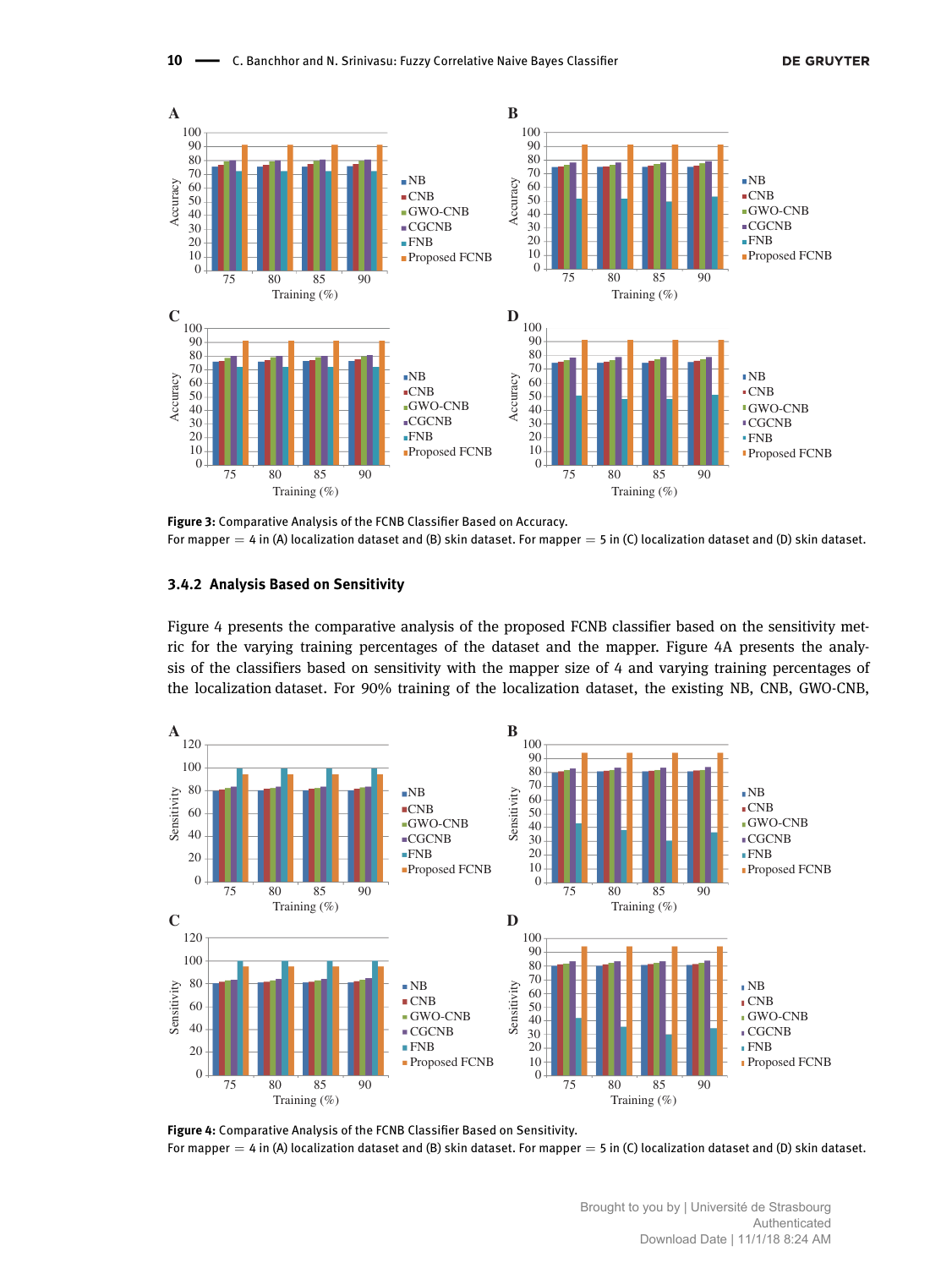CGCNB, and FNB classifiers achieved a sensitivity of 80.699%, 81.899%, 83.2474%, 84.399%, and 99.986%, respectively, while the proposed FCNB classifier achieved a sensitivity value of 94.79%, which was less than that of the FNB classifier. This is due to the factor that the training data taken for the classification is classified toward the same class. Figure 4B presents the performance of the classifiers in the skin dataset along with mapper  $=$  4 based on sensitivity. Here, the comparative models NB, CNB, GWO-CNB, CGCNB, and FNB classifiers achieved the sensitivity value of 80.845%, 81.845%, 82.466%, 84.2254%, and 36.811%, respectively; however, the proposed FCNB classifier achieved the sensitivity value of 94.79%. Figure 4C and D present the performance of the classifiers in the localization and skin datasets for mapper  $= 5$  based on the sensitivity metric. For 90% training of the localization dataset, the existing NB, CNB, GWO-CNB, CGCNB, and FNB classifiers with five mappers achieved the sensitivity value of 80.879%, 81.4741%, 83.447%, 84.478%, and 99.98%, respectively, while the proposed FCNB achieved the sensitivity value of 94.79%. Similarly, for the 90% training of the skin dataset, the existing NB, CNB, GWO-CNB, CGCNB, and FNB classifiers achieved the sensitivity values of 80.960%, 81.986%, 82.918%, 84.316%, and 34.76%, respectively. For the same dataset, the proposed FCNB with mapper  $=$  5 achieved an accuracy value of 94.79%. From the analysis, the proposed FCNB seems to have the sensitivity value of 94.79% for both the localization and skin datasets.

#### **3.4.3 Analysis Based on Specificity**

Figure 5 presents the comparative analysis of the proposed FCNB classifier based on the specificity metric for the varying training percentages of the dataset and the mapper. Figure 5A presents the performance of the classifiers with the mapper size of 4 and varying training percentages of the localization dataset based on the specificity metric. For 90% training of the localization dataset, the existing NB, CNB, GWO-CNB, CGCNB, and FNB classifiers achieved specificity values of 72.884%, 73.953%, 75.9060%, 76.9617%, and 36.12%, respectively, while the proposed FCNB classifier had improved specificity value of 88.891%. Figure 5B presents the performance of the classifiers in the skin dataset along with mapper  $=$  4 based on specificity. Here, the comparative models NB, CNB, GWO-CNB, CGCNB, and FNB classifiers achieved the specificity value of 70.8791%, 71.8203%, 72.7240%, 74.2836%, and 70.67%, respectively; however, the proposed FCNB classifier



**Figure 5:** Comparative Analysis of the FCNB Classifier Based on Specificity. For mapper  $=$  4 in (A) localization dataset and (B) skin dataset. For mapper  $=$  5 in (C) localization dataset and (D) skin dataset.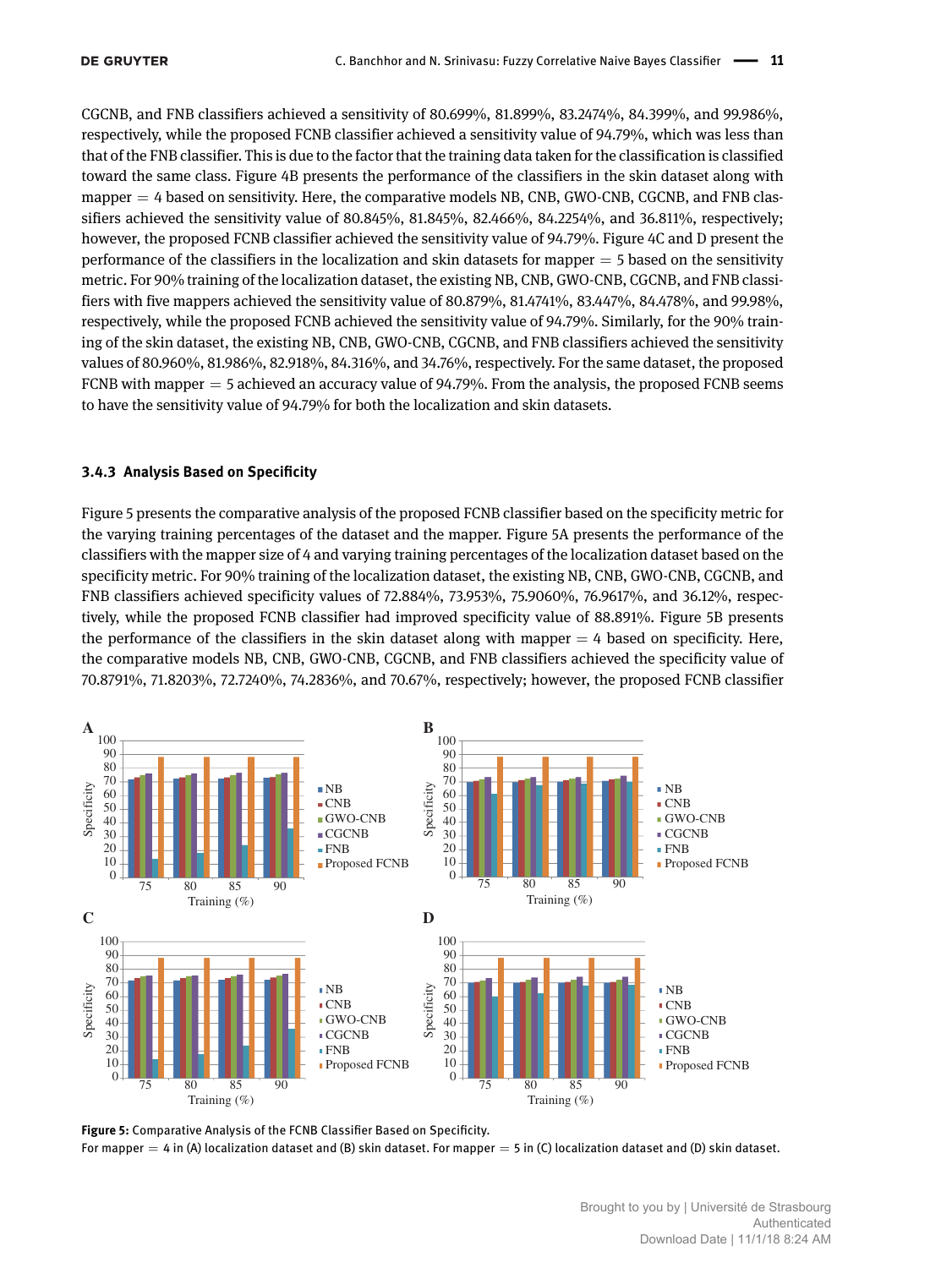**Table 3:** Time Complexity of the Comparative Methods.

| <b>Methods</b>       | Time complexity (s) |
|----------------------|---------------------|
| NΒ                   | 7.4                 |
| <b>CNB</b>           | 8.2                 |
| <b>GWO-CNB</b>       | 7                   |
| CGCNB                | 6.8                 |
| <b>FNB</b>           | 6.3                 |
| <b>Proposed FCNB</b> | 5                   |

had the specificity value of 88.891%. Figure 5C presents the performance of the classifiers in the localization for mapper  $=$  5 based on the specificity metric. For 90% training of the localization dataset, the NB, CNB, GWO-CNB, CGCNB, and FNB classifiers with five mappers achieved the specificity value of 72.7007%, 73.8631%, 75.8758%, 76.991%, and 36.127%, respectively, while the proposed FCNB had a high specificity value of 88.89%. Figure 5D presents the performance of the classifiers in the skin dataset for mapper  $= 5$ based on the specificity metric. For the skin dataset, the proposed FCNB with mapper = 5 achieved a specificity value of 88.8912%.

#### **3.4.4 Analysis Based on Time Complexity**

Table 3 shows the time complexity of the comparative methods. The time complexity of the proposed FCNB is 5 s; on the other hand, the time complexity of the existing methods, such as NB, CNB, GWO-CNB, CGCNB, and FNB, is 7.4, 8.2, 7, 6.8, and 6.3 s, respectively. The time complexity of the proposed method is less when compared to the existing methods, which shows the effectiveness of the proposed method.

## **4 Conclusion**

This work introduces the classification algorithm based on the fuzzy network, called FCNB, for data classification in the big data framework. The proposed FCNB classifier is designed through the integration of the correlation and the fuzzy theory, along with the MapReduce framework. As the proposed FCNB combines the fuzzy theory and the NB, it has improved classification performance in the large data framework. The proposed FCNB classifier is used along with the MapReduce framework for dealing with the large data environment. The simulation of the proposed FCNB classifier is done by considering the localization and skin segmentation datasets from the UCI repository. Also, the performance of the proposed FCNB classifier is compared against the existing NB, CNB, GWO-CNB, CGCNB, and FNB classifiers. From the simulation results, the proposed FCNB classifier shows improved performance in both the localization and skin segmentation datasets under the conditions of mapper  $=$  4 and mapper  $=$  5. For the skin segmentation, the FCNB classifier has high values of 91.78166%, 94.79%, and 88.8912% for accuracy, sensitivity, and specificity, respectively.

# **Bibliography**

- [1] Á. Arnaiz-González, A. González-Rogel, J. F. Díez-Pastor and C. López-Nozal, MR-DIS: democratic instance selection for big data by MapReduce, Progr. Artif. Intell. 6 (2017), 211-219.
- [2] C. Banchhor and N. Srinivasu, CNB-MRF: adapting correlative naive Bayes classifier and MapReduce framework for big data classification, *Int. Rev. Comput. Softw. (IRECOS)* **11** (2016).
- [3] A. Bechini, F. Marcelloni and A. Segatori, A MapReduce solution for associative classification of big data, *Inform. Sci.* **332**  $(2016)$ , 33–55.
- [4] R. Bhukya and J. Gyani, Fuzzy associative classification algorithm based on MapReduce framework, in: *Proceedings of the International Conference on Applied and Theoretical Computing and Communication Technology (iCATccT)*, pp. 357-360, Davangere, 2015.